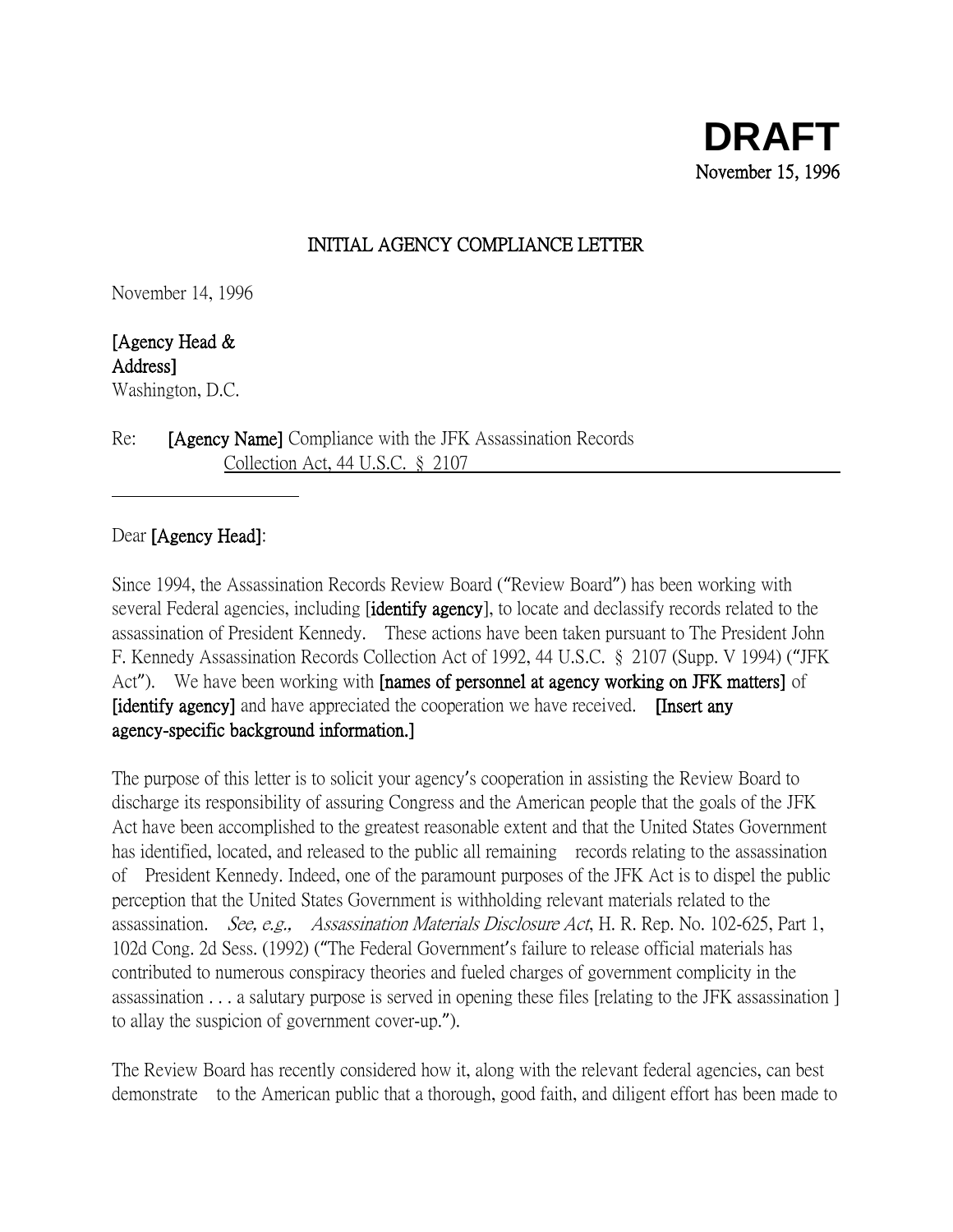locate and release all remaining assassination-related records within the control of the United States Government (and that the Government is not hiding any such materials from public disclosure). The Review Board believes that this can be accomplished by implementing the Congressional mandate under the JFK Act to "create an enforceable, independent, and accountable process for the public disclosure of such records." 44 U.S.C. sec. 2107 (2) (a) (3). More specifically, the Review Board seeks to have the relevant federal agencies provide a complete and open accounting of their efforts to locate and release assassination-related records, including a full explanation of the circumstances surrounding any destruction of assassination records.

Accordingly, the Review Board requests that each relevant agency adhere to the formal compliance program (hereinafter "JFK Act Compliance Program") outlined below and devised by the Review Board pursuant to its powers under Section 7(j)(1)(A), (B), (C), (D), and (F) of the JFK Act. We hereby request that you undertake the following measures by the dates provided (these dates were set in view of the fact that the Review Board's operations currently are scheduled to expire on September 30, 1997):

1. Designation of Agency Compliance Official (or officials) and statement of intent to comply with the JFK Act. We request that by December 2, 1996 your agency designate an Agency Compliance Official who ultimately will be responsible for ensuring that the agency has complied with its obligations under the JFK Act, including the identification, location, and organization of assassination records and the transmission of those records to the National Archives and Records Administration ("National Archives"). Although the Review Board assumes that [name of agency liaison person] will serve in this position, we nevertheless await your formal confirmation. To the extent necessary to fully describe its compliance with the JFK Act, your agency may designate additional persons with knowledge of the measures that have been undertaken to locate assassination records.

We also request that by December 2 the agency convey its agreement to adhere to the compliance procedures outlined in this letter. To the extent that any compliance procedure described below appears to be unreasonable or to present difficulties that we may not have anticipated, please explain why and make alternate suggestions to us.

2. Initial Statement of Compliance. We request that the Agency Compliance Official prepare by January 6, 1997 an initial written statement of the agency's compliance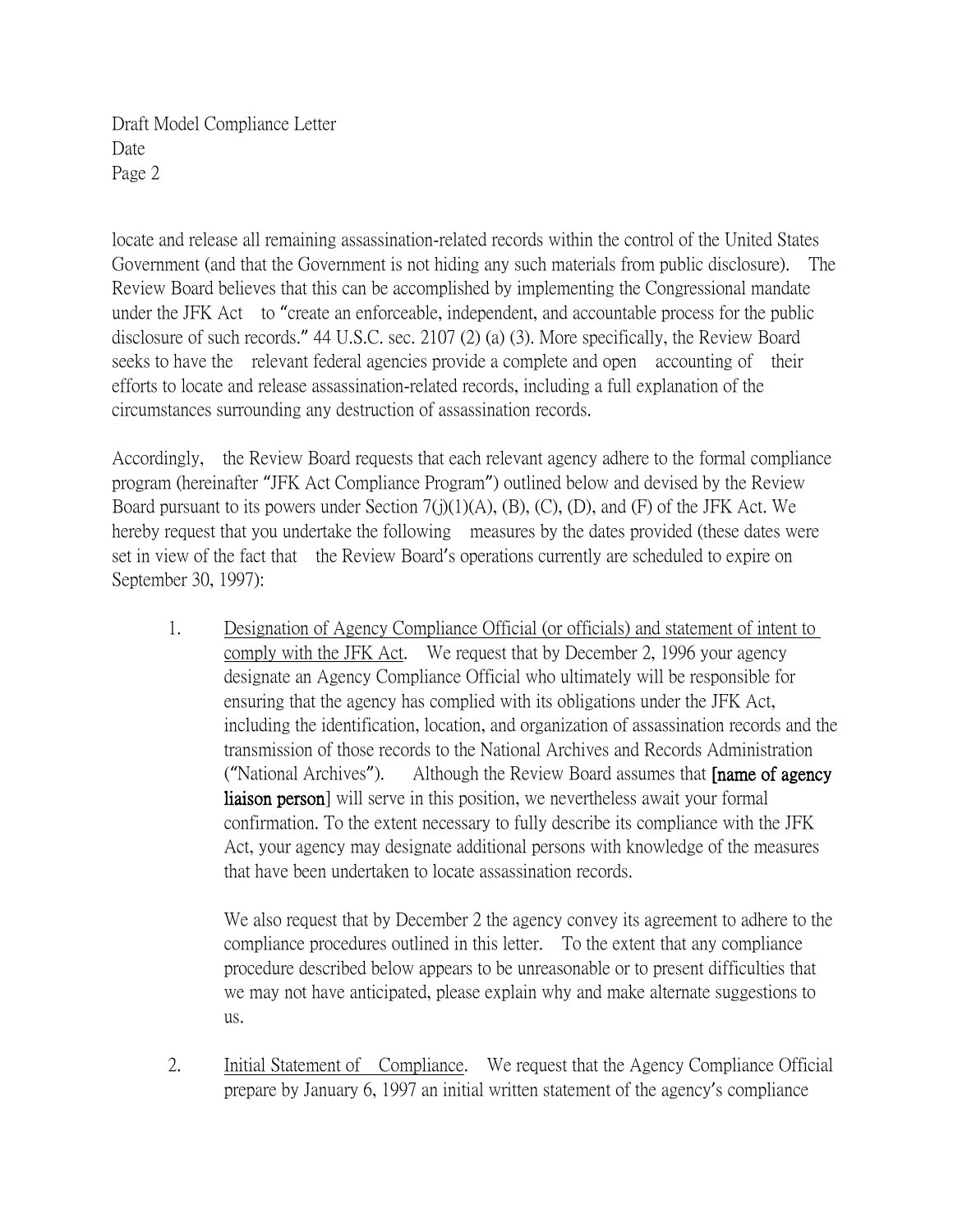> with the JFK Act ("Statement of Compliance"), setting forth the steps that the agency has taken to locate and process assassination records. The written statement shall include, to the fullest reasonable extent, the following information:

> a. A complete description of all steps that your agency took to identify and locate assassination records including, but not limited to, an identification of the major record collections and files that were consulted in the agency's search, any departmental file indices consulted, the names and titles of the persons who were responsible for conducting the searches, the physical locations of the records that were searched, the off-site storage facilities  $(e.g.,)$ Federal Records Centers) searched, the specific steps that were taken to locate and retrieve materials in archives, and any other criteria used by the agency to locate assassination records.

[We appreciate that [the agency] provided the Review Board with an earlier letter response of what it did to locate assassination records. Because this response was prepared some time ago and does not reflect subsequent follow-up efforts of the agency, it is not adequate to satisfy the requirement for a current, comprehensive narrative statement by the knowledgeable official as to what the agency has done to assure the location of assassination-related records. For each agency, perhaps explain more specifically the inadequacy of the agency**'**s prior explanation of its record search, including citation to the agency**'**s earlier tasking memos.]

b. A description of the steps that the agency took in direct response to specific requests of the Review Board to locate certain additional records or information relating to the assassination. [E.g., CIA-1, CIA-6, etc. Perhaps attach the Review Board**'**s prior follow-up requests to the agency for specific records].

c. To the extent that any assassination-related records have been destroyed by the agency or any agency official, a full and specific explanation of the circumstances surrounding the destruction of such such records. If we know of specific records that have been destroyed, then we should make reference to them.]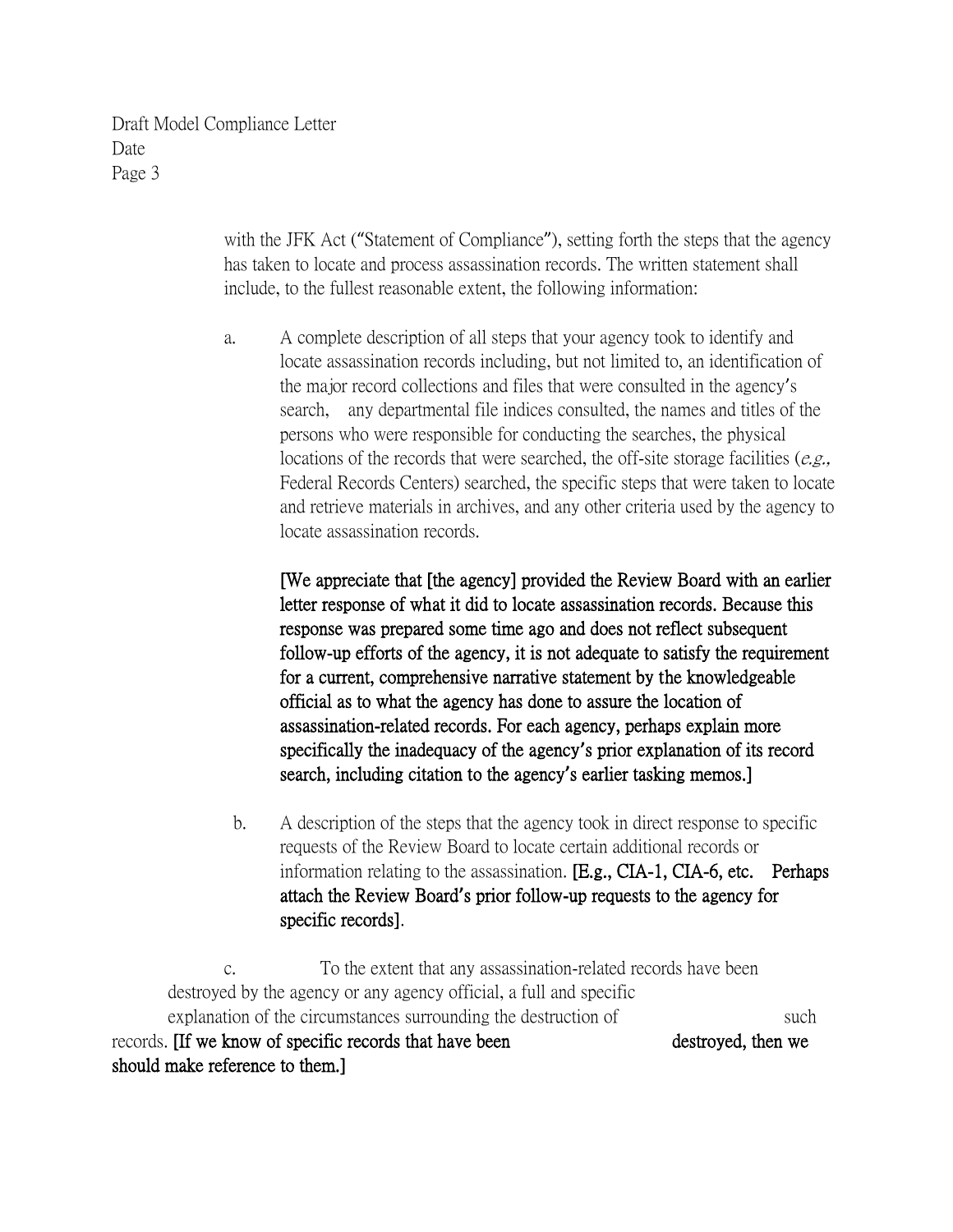> d. The status of remaining work that you can now identify that needs to be completed by your agency in order to comply fully with the JFK Act, including an identification of the categories of records that must be processed and transmitted to the National Archives, a description of any additional searches for files that must be done, and the projected date(s) for completion of these tasks.

- 3. Review Board Interview With Agency Compliance Official (or Officials). Shortly after the submission of the agency's written Statement of Compliance, we ask that the Agency Compliance Official (as well as any persons who helped prepare the agency's initial Statement of Compliance) be made available to the Review Board for an interview regarding the location of agency assassination records. The interview will be used as an opportunity to resolve any outstanding questions regarding the agency's search, including any follow-up tasks to be completed by the agency. The Review Board anticipates that these interviews will be conducted in January 1997.
- 4. Submission of Final Agency Declaration of Compliance. By July 1, 1997, the agency should expect to complete the process of identification, location, and declassification of its assassination records at which time it should submit to the Review Board a final declaration certifying, under oath, its compliance with the provisions of the JFK Act (the "Final Declaration of Compliance"). This final declaration shall set forth all of the information initially set forth in the initial Statement of Compliance and shall also supplement the initial Statement of Compliance by detailing any further steps that were conducted by the agency in identifying and locating assassination records. The agencies' Final Declarations of Compliance will be included in our final report to Congress.
- 5. Compliance Depositions. Starting on or about August 1, 1997, the Review Board may conduct depositions, under oath, of the Agency Compliance Official along with any other agency officials with responsibility for complying with the JFK Act. The decision to take a compliance deposition of an agency will be made on a case by case